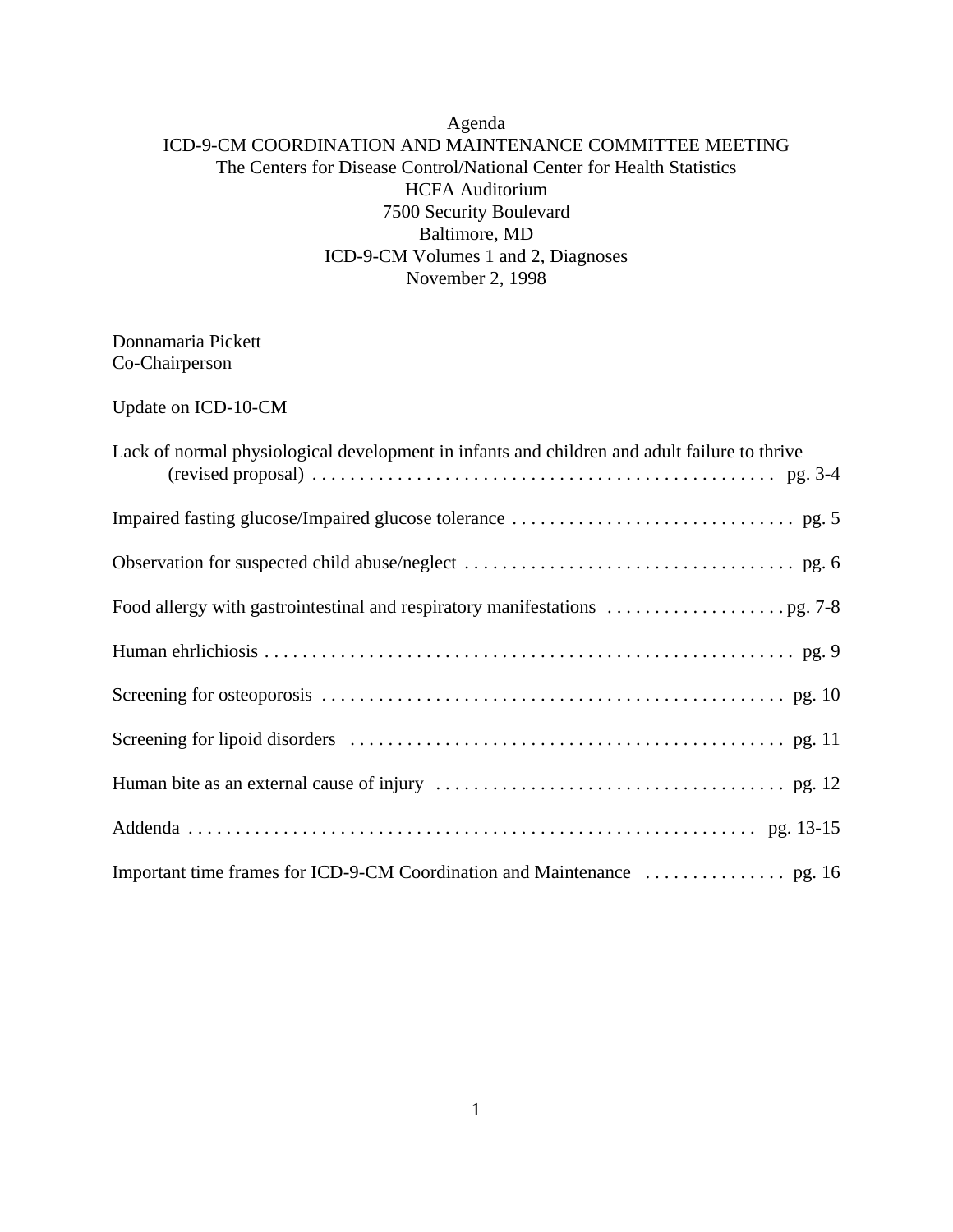# ICD-9-CM COORDINATION AND MAINTENANCE COMMITTEE MEETING ICD-9-CM Volumes 1 and 2, Diagnoses November 2, 1998

ICD-9-CM Diagnoses Coding Issues: Mailing Address:

> Centers for Disease Control and Prevention National Center for Health Statistics 6525 Belcrest Road, Room 110 Hyattsville, MD 20782

| Donnamaria Pickett:     | $(301)$ 436-7050 Ext. 142<br>$(301)$ 436-4233 (fax)<br>E-mail: dfp4@cdc.gov        |
|-------------------------|------------------------------------------------------------------------------------|
| Amy Blum:               | (301) 436-7050 Ext. 164<br>$(301)$ 436-4233 (fax)<br>E-mail: alb8@cdc.gov          |
| David Berglund:         | $(301)$ 436-7050 Ext. 163<br>$(301)$ 436-4233 (fax)<br>E-mail: $zhc2@cdc.gov$      |
| Gretchen Young-Charles: | (301) 436-7050 Ext. 124<br>$(301)$ 436-4233 (fax)<br>E-mail: $\text{gay2@cdc.gov}$ |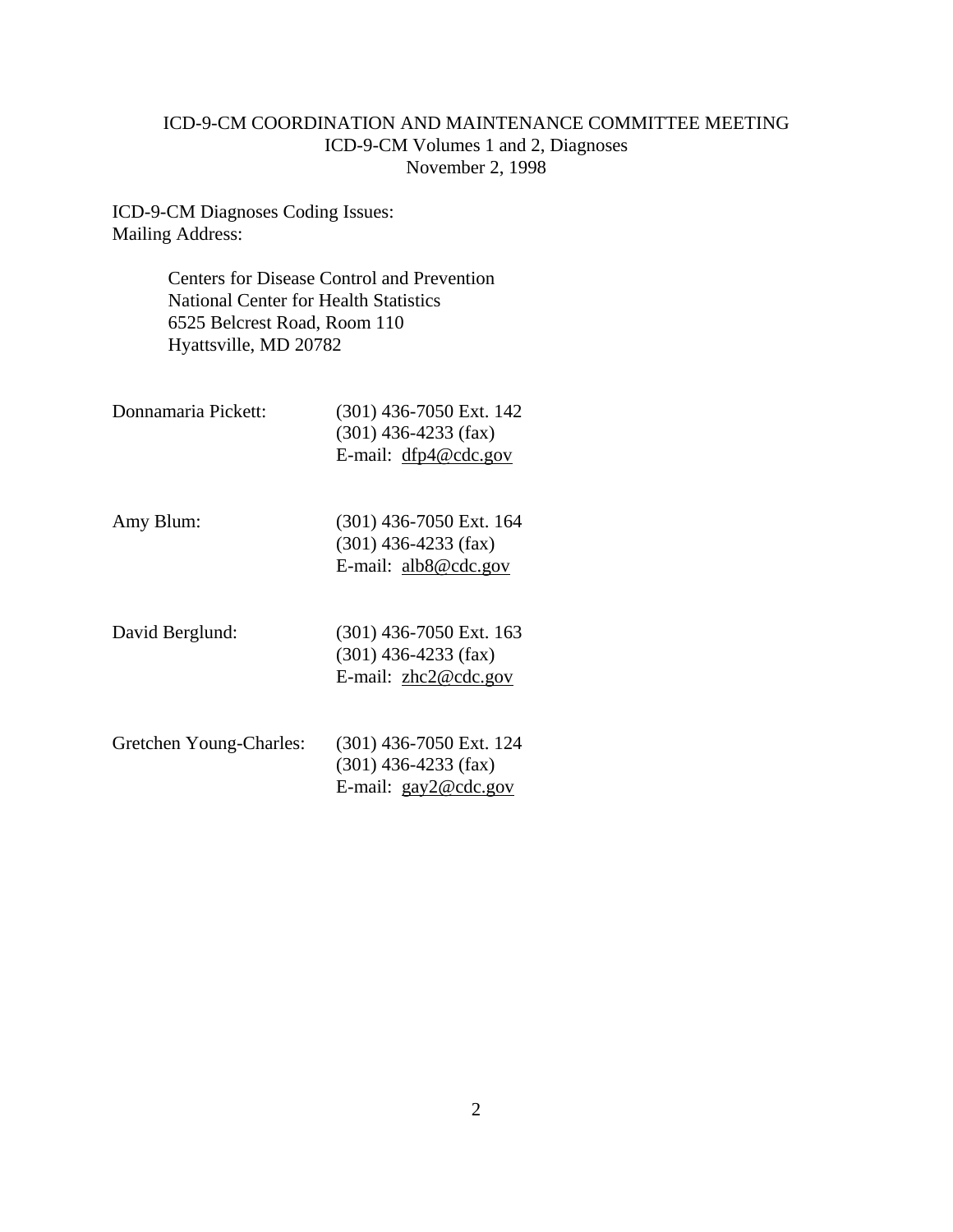#### **REVISED PROPOSAL**

Topic: Lack of normal physiological development for infants and children and adult failure to thrive

Adult failure to thrive was discussed at the June 1998 C&M meeting. This topic generated a lot of discussion and is now being brought forward to this meeting for further discussion with lack of normal physiological development. The following revised proposal includes a new code for adult failure to thrive and modifications, submitted by the National Association (NACHRI), for code 783.4.

The diagnosis code 783.4, Lack of normal physiological development, is a high volume code for pediatric patients in both inpatient and outpatient settings. It includes three distinctive conditions that would be very helpful to separately identify.

Failure to thrive (FTT) is a diagnosis to describe infants and children who lose weight or fail to gain weight in accordance with standardized growth charts. It may be of organic origin, nonorganic origin, or mixed etiology. Organic FTT occurs in children with a variety of acute or chronic illnesses that are known to interfere with normal nutrient intake, absorption, metabolism or excretion, or to result in greater than normal energy requirements to sustain or promote growth. Prognosis depends on underlying acute or chronic health conditions. Non-organic FTT refers to children who suffer from environmental neglect or stimulus deprivation. Prognosis is mixed. The majority of children ultimately achieve stable weight but problems with cognitive function often persist, as do behavioral problems.

Failure to thrive is also used to describe adult patients, particularly those in nursing homes, whose health status is deteriorating or not improving.

Short stature is a diagnosis for slower than normal rate of maturation. One cause in children is constitutional growth delay in which the rate of growth is normal for bone age but height age and bone age may be delayed by 2-4 years. The growth pattern for the child often resembles that of the father or mother, and normal adult stature is usually eventually obtained. In genetic short stature, skeletal maturation is consistent with chronological age, and adult statue is usually less than normal.

Delayed milestone describes a child who fails to achieve developmental milestone(s) within the expected age windows. ICD-10 provides a separate diagnosis code for delayed milestone.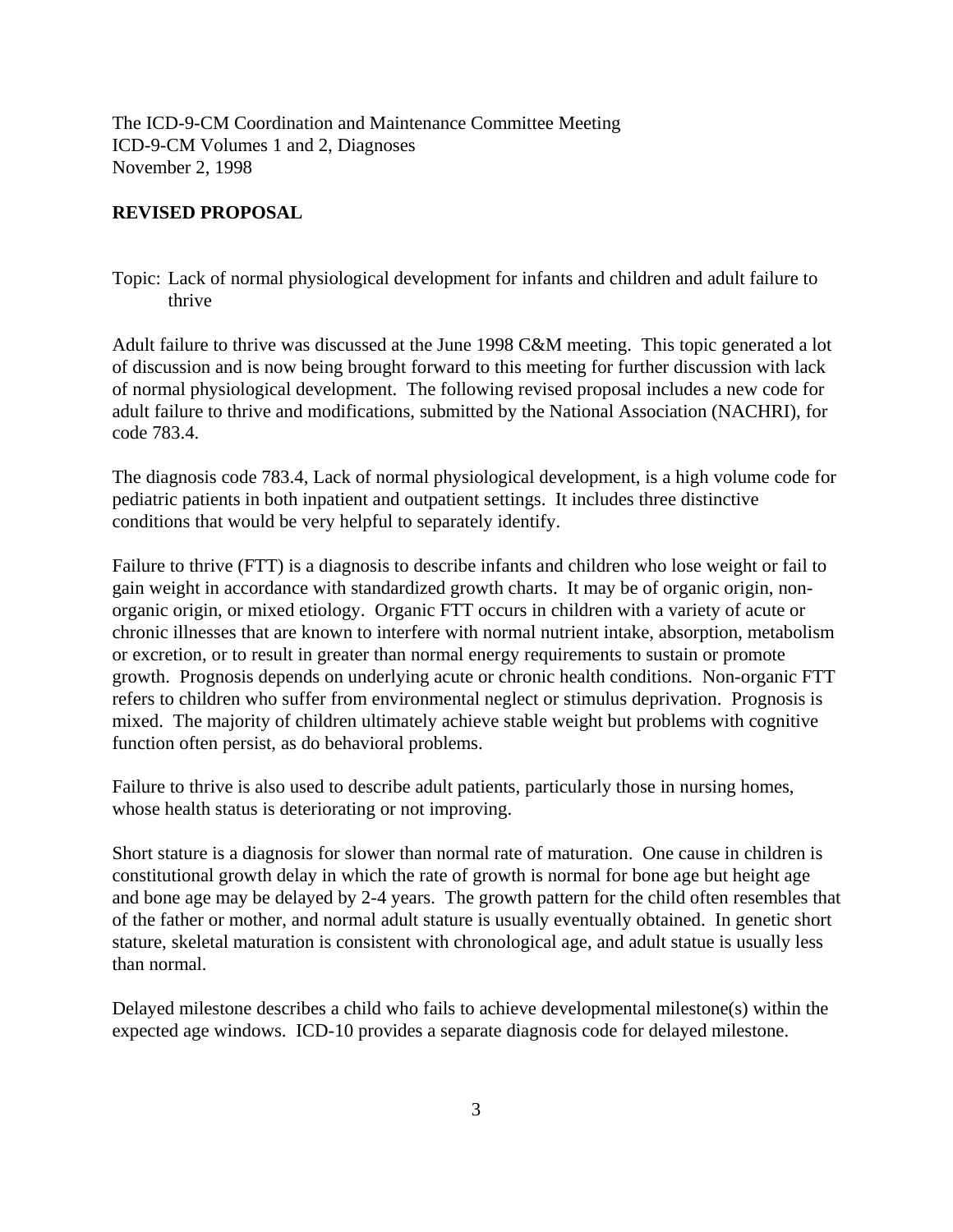# TABULAR MODIFICATIONS

| Delete   |           |        | 783.4 Lack of expected normal physiological development in childhood<br><b>Delayed milestone</b><br>Failure to gain weight<br>Failure to thrive<br><b>Lack of growth</b><br>Physical retardation<br>Short stature |
|----------|-----------|--------|-------------------------------------------------------------------------------------------------------------------------------------------------------------------------------------------------------------------|
| Add      | Excludes: |        | pituitary dwarfism (259.4)<br>gonadal dysgenesis (758.6)<br>slow fetal growth and fetal malnutrition (764.00-764.99)                                                                                              |
| New code |           | 783.40 | Lack of normal physiological development, unspecified<br>Inadequate development<br>Lack of development                                                                                                            |
| New code |           | 783.41 | Failure to thrive<br>Failure to gain weight                                                                                                                                                                       |
| New code |           | 783.42 | Delayed milestones<br>Delayed attainment of expected physiological development stage<br>Late:<br>talker<br>walker                                                                                                 |
| New code |           | 783.43 | Short stature<br>Constitutional (hereditary) short stature<br>Growth failure<br>Growth retardation<br>Lack of growth<br>Physical retardation                                                                      |
|          |           |        | 783.9 Other symptoms concerning nutrition, metabolism, and development                                                                                                                                            |
| New code |           | 783.91 | Underweight                                                                                                                                                                                                       |
| New code |           | 783.92 | Adult failure to thrive                                                                                                                                                                                           |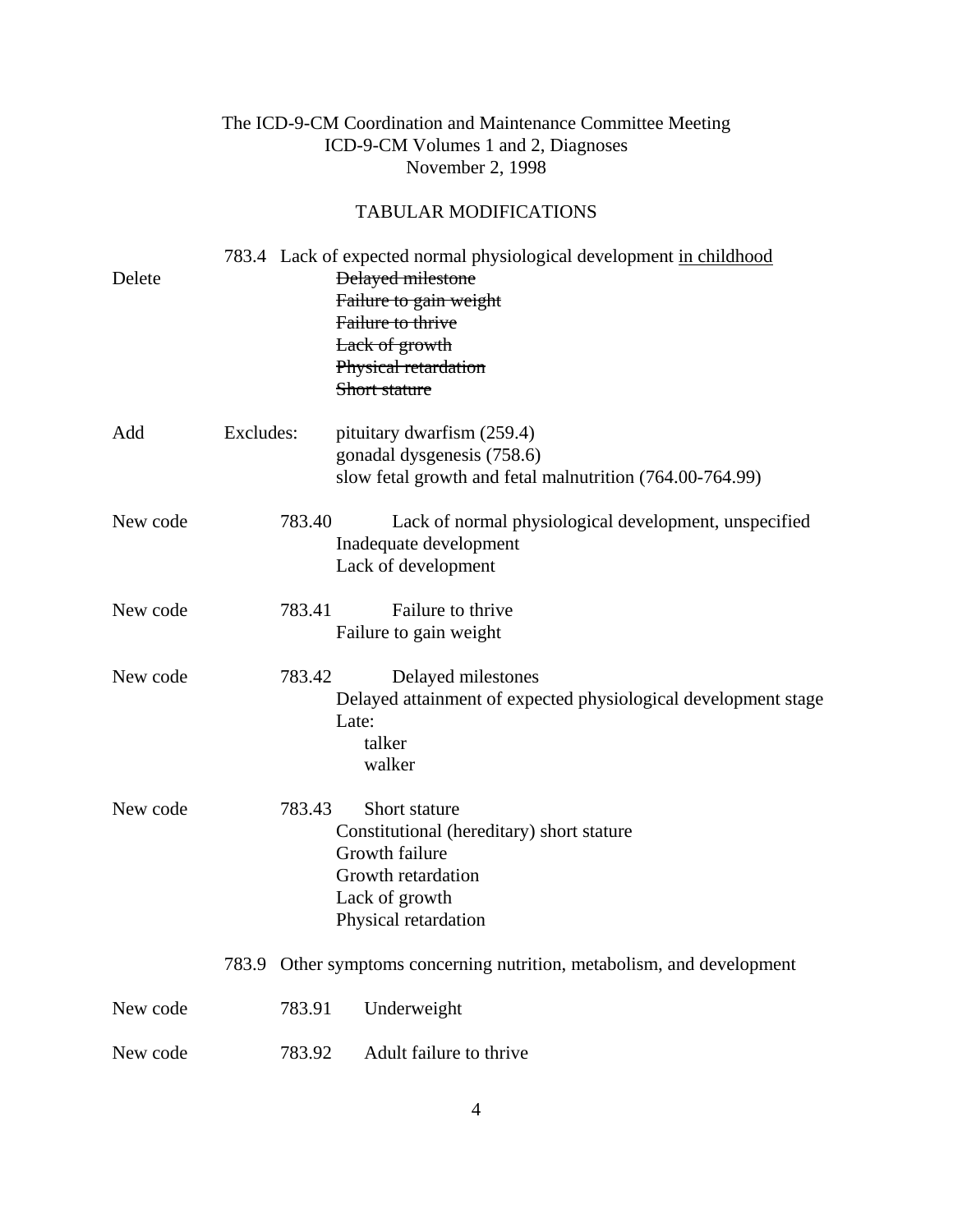Topic: Impaired fasting glucose/Impaired glucose tolerance

The Endocrine Society has requested new codes for impaired fasting glucose (IFG) and impaired glucose tolerance (IGT). Both IFG and IGT refer to metabolic stages of impaired glucose homeostasis that are intermediate between normal glucose homeostasis and diabetes. Although not clinical entities in their own right (in the absence of pregnancy) both are risk factors for future diabetes and cardiovascular disease.

## TABULAR MODIFICATIONS

|          |        | 790.2 Abnormal glucose tolerance test      |
|----------|--------|--------------------------------------------|
| New code |        | 790.20 Abnormal glucose level, unspecified |
| New code | 790.21 | Impaired fasting glucose                   |
| New code | 790.22 | Impaired glucose tolerance                 |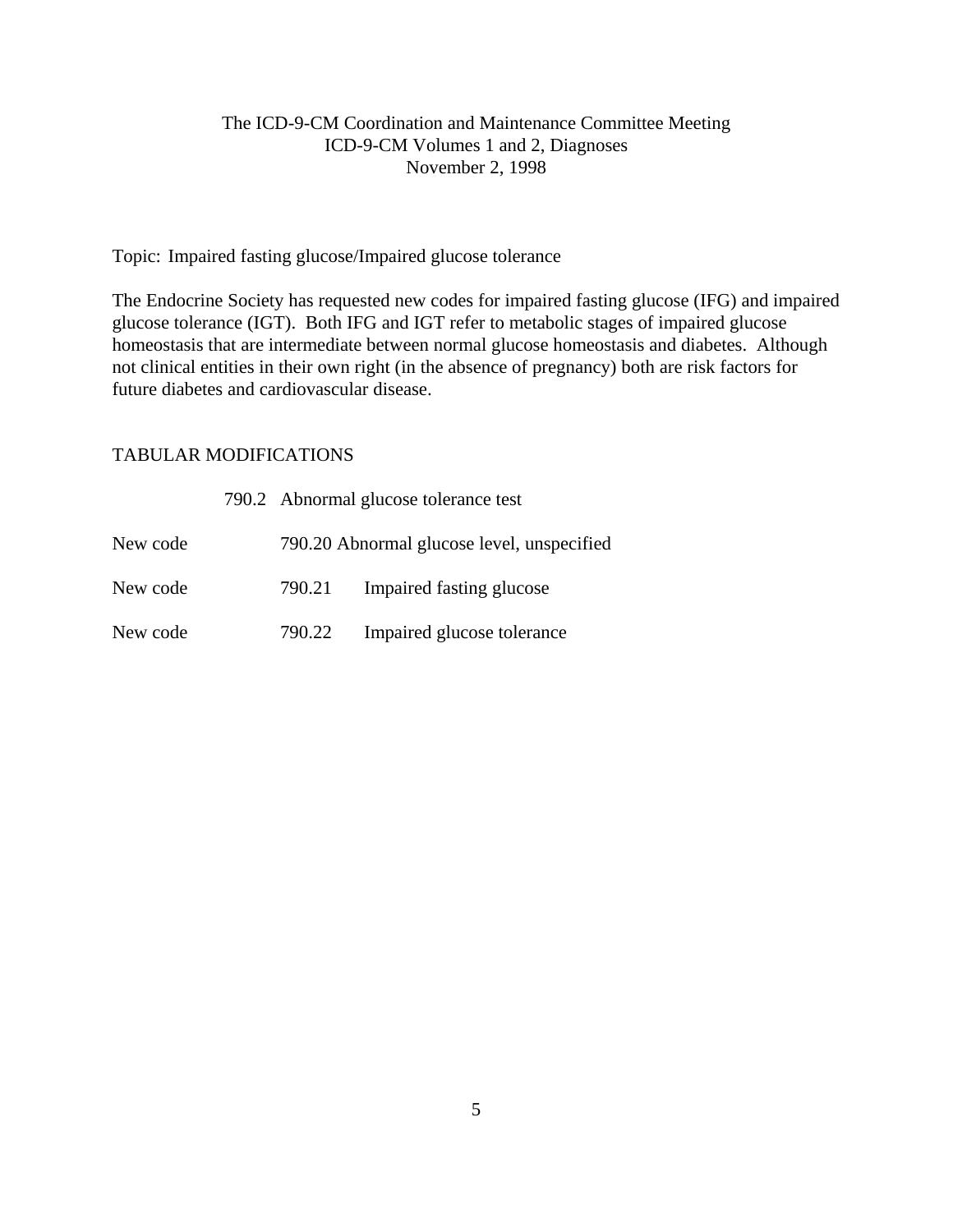Topic: Observation for suspected child abuse/neglect

The American Academy of Pediatrics (AAP) has requested a new V code for observation for suspected child abuse/neglect. This code would be used in a case where child abuse is suspected, but not found after observation. The academy states that this is a common situation presented to pediatricians.

## TABULAR MODIFICATIONS

V71.8 Observation for other specified suspected conditions

New code  $V71.81$  Abuse and neglect

New code V71.89 Other specified suspected conditions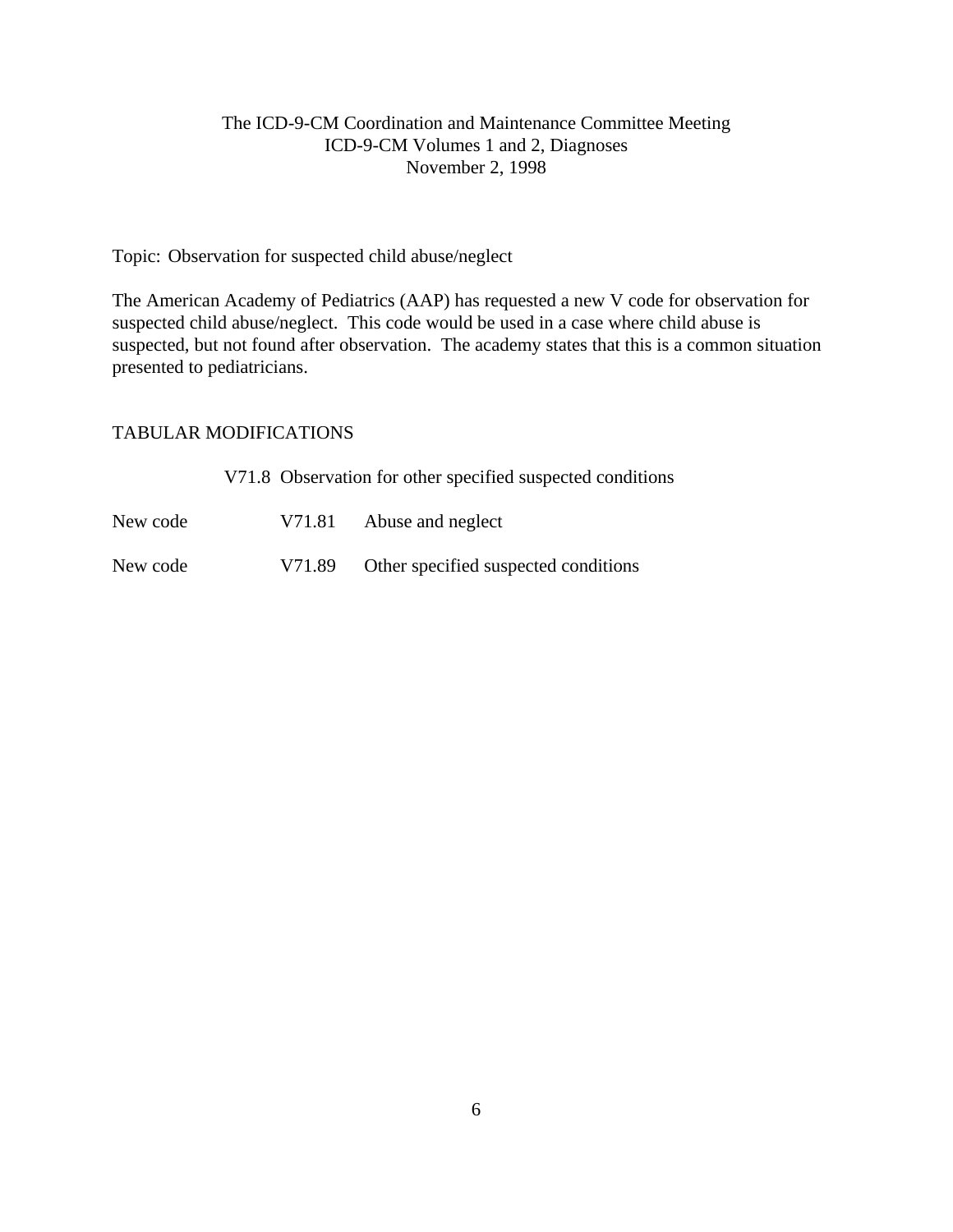Topic: Food allergy with gastrointestinal and respiratory manifestations

The American Academy of Pediatrics and the American Academy of Allergy and Immunology have requested that new codes be created for food allergies with gastrointestinal and respiratory manifestations.

Food allergy, hypersensitivity or sensitivity to a food can be described as an abnormal immunologic reaction in which the body's immune system overreacts to harmless things. Irritating, uncomfortable symptoms may result after eating a food or food additive. True allergic reactions actually only occur in relatively few people, usually as the result of a genetic factor, and may be noticeable after just a small amount of the food or food additive is eaten. Wheezing after consuming milk or dairy products is an example.

Food allergens, those parts of foods that cause allergic reactions, are usually due to proteins. Most of these allergens can still cause reactions even after they are cooked or have undergone digestion in the intestines.

Allergic reactions as a response to food allergens may manifest as either respiratory or gastrointestinal reactions. Nasal allergy may occasionally be the respiratory tract's reaction to food allergens, although more commonly, such reactions are caused by intolerance. Respiratory symptoms include itching of the nose or roof of the mouth, sneezing, and difficulty breathing through the nose.

The most common gastrointestinal symptoms one might be likely to experience are nausea, vomiting, diarrhea, and abdominal cramping. Other less common symptoms may include a red rash around the mouth, itching and swelling of the mouth and throat, abdominal pain, swelling of the stomach and gas.

### TABULAR MODIFICATIONS

|          |     | 477 Allergic rhinitis                                   |
|----------|-----|---------------------------------------------------------|
| New code |     | 477.1 Due to food                                       |
|          | 558 | Other noninfectious gastroenteritis and colitis         |
| New code |     | 558.3 Allergic and dietetic gastroenteritis and colitis |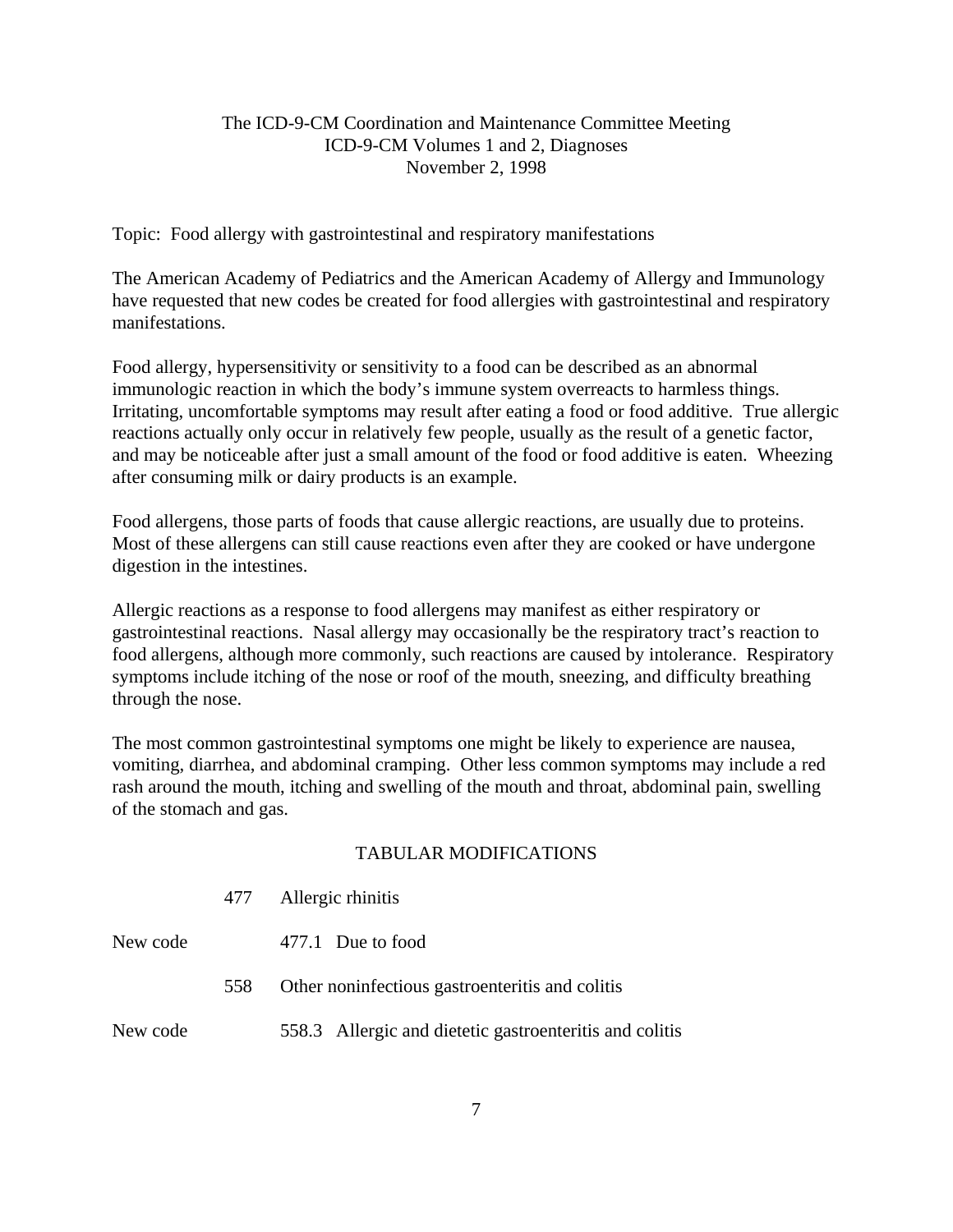| Revise<br>Revise |           | 558.9 Other and unspecified noninfectious gastroenteritis and colitis<br>NOS, allergic, dietetic or noninfectious<br>Diarrhea, allergic, dietetic, or noninfectious |
|------------------|-----------|---------------------------------------------------------------------------------------------------------------------------------------------------------------------|
| New code         |           | 995.7 Other adverse food reactions, not elsewhere classified                                                                                                        |
| Add              | Excludes: | dermatitis due to food (693.1)<br>in contact with the skin $(692.5)$<br>gastroenteritis and colitis due to food (558.3)<br>rhinitis due to food $(477.1)$           |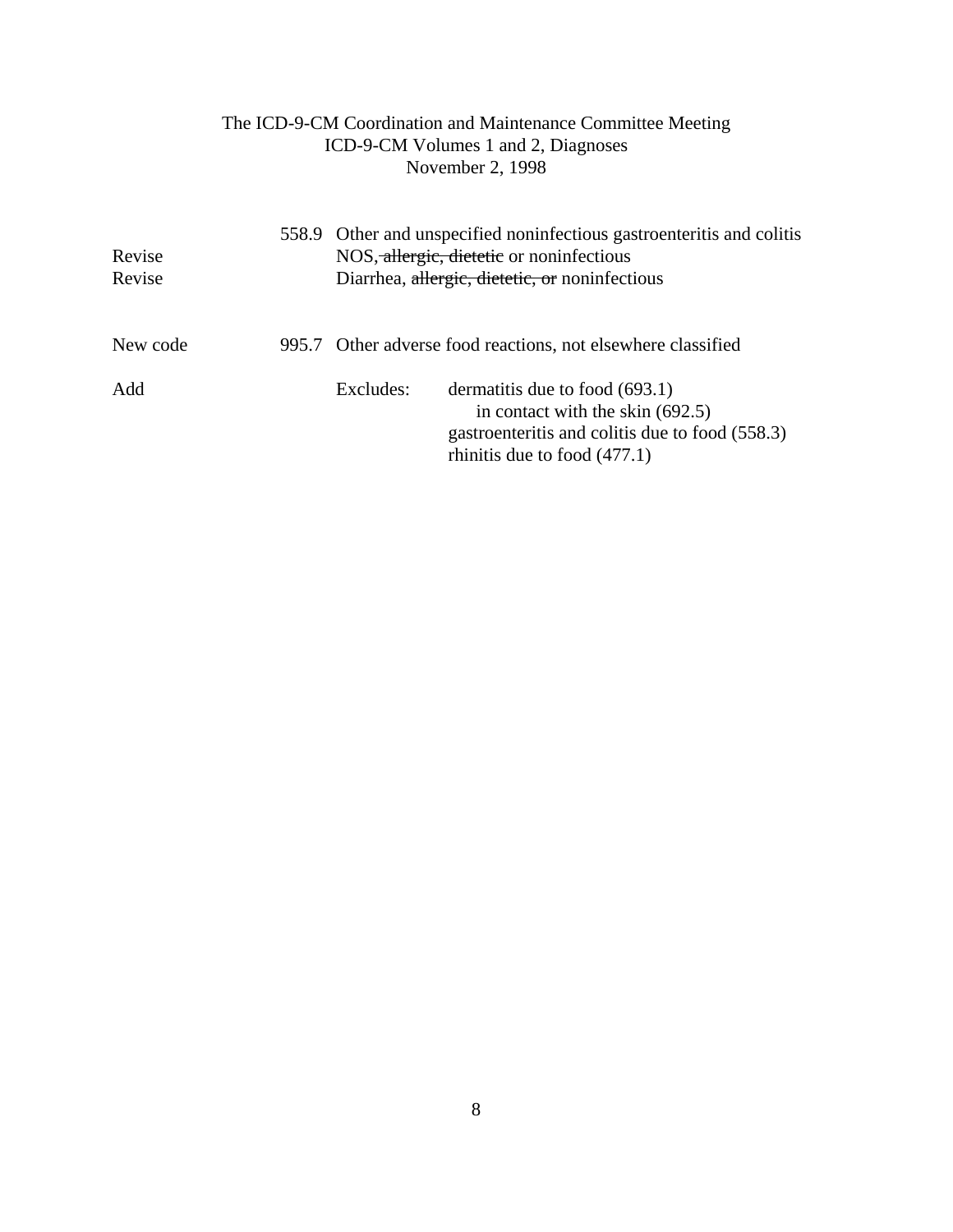#### Topic: Human ehrlichiosis

Human ehrlichiosis is a flu-like illness, caused by organisms of the genus Ehrlichia, Family Rickettsiaceae, and spread by arthropod bite. Two types have been reported in the U.S., human monocytic ehrlichiosis (HME) and human granulocytic ehrlichiosis (HGE). These are similar in clinical symptoms, but affect different white blood cells, and are caused by different species of ehrlichia. HME is caused by Ehrlichia chaffeensis, and it affects lymphocytes and monocytes. It is usually transmitted by tick bite from the tick Amblyomma americanum. HGE is caused by a species of Ehrlichia related to E. equi and E. phagocytophilia. It affects granulocytes, and is transmitted by species of Ixodes ticks, such as I. scapularis, the same tick which transmits Lyme disease. HME and HGE may possibly also be transmitted by the tick Dermacentor variabilis.

Clinical symptoms generally include fever, chills, myalgia, and headache. Nausea, vomiting, and diarrhea may also occur. Findings may include lymphadenopathy, rash, thrombocytopenia, leukopenia, and abnormal liver function tests. Severity ranges from mild illness to fatal disease. Mortality rates have been reported to be 2 to 5%. Only a few antibiotics are effective in treatment, including tetracyclines and chloramphenicol.

Human ehrlichiosis is considered an emerging infection. Of the types found in the United States, HME has been known since the mid-1980's, while HGE has been described since 1990. In early studies, there were of smaller numbers of very sick patients, most requiring hospitalization. Subsequent studies have found less than 30% require hospitalization. Thus, it is suspected that there are larger numbers of cases than had previously been supposed. The prevalence of human ehrlichiosis, particularly HGE, may potentially be similar to that of Lyme disease, which is the most commonly reported vector-borne illness in the U.S.

#### TABULAR MODIFICATIONS

#### 082 Tick-borne rickettsioses

| New sub-<br>category | 082.4 Human ehrlichiosis               |
|----------------------|----------------------------------------|
| New code             | 082.40 Human ehrlichiosis, unspecified |
| New code             | 082.41 Human monocytic ehrlichiosis    |
| New code             | 082.42 Human granulocytic ehrlichiosis |
| New code             | 082.49 Other human ehrlichiosis        |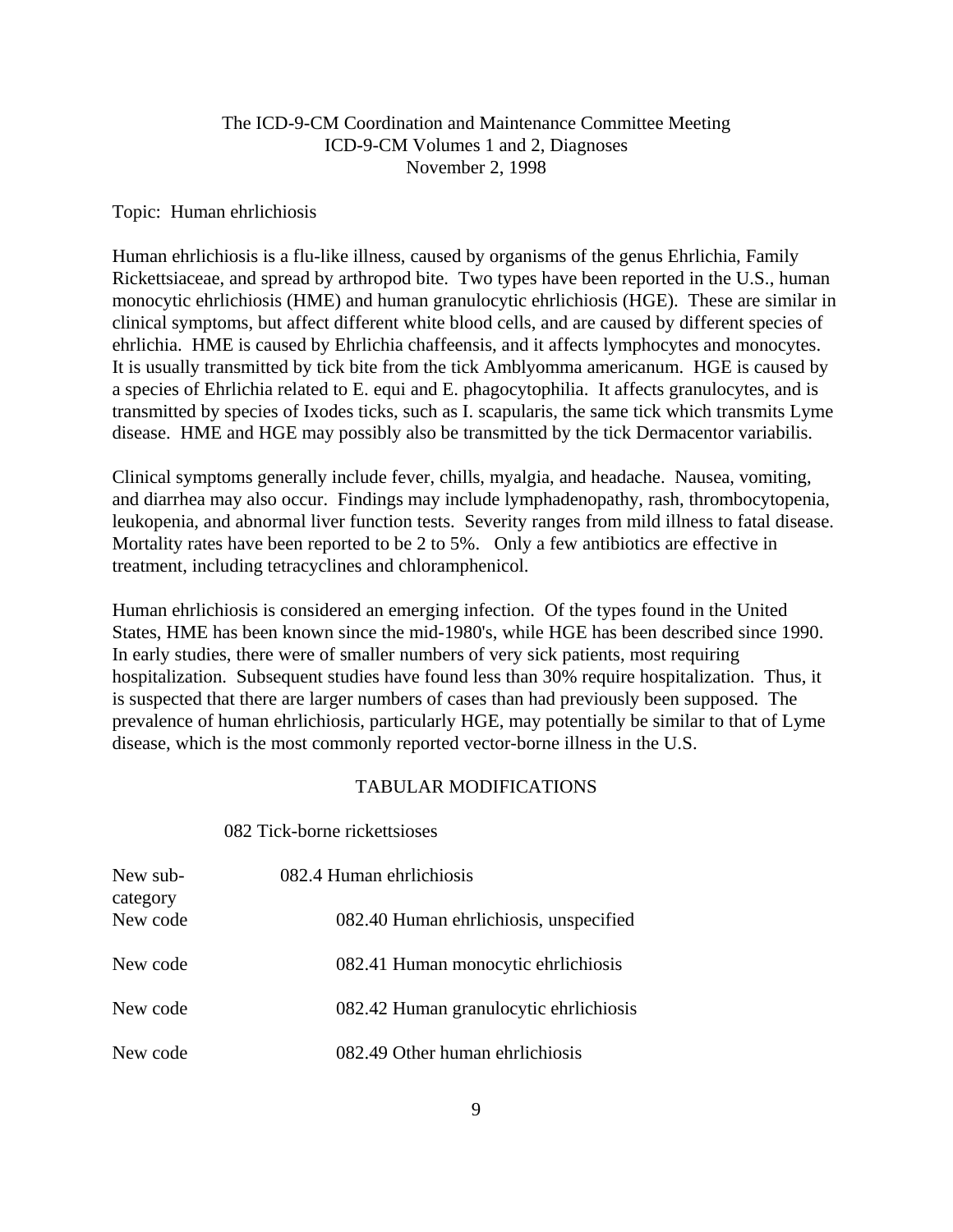Topic: Screening for osteoporosis

The National Osteoporosis Foundation and the American College of Obstetricians and Gynecology have requested that a new code be created for screening for osteoporosis.

Osteoporosis is loss of bone mass. It puts people at risk of fractures and subsequent morbidity and mortality, particularly in the elderly. It affects 20 million people in the U.S., and annually causes about 1.3 million fractures. By extreme old age, one-third of women and one-sixth of men have hip fractures. Females are at increased risk for developing osteoporosis after menopause, due to low estrogen levels. Androgens are generally protective in males, as estrogen is in females.

Detection of osteoporosis by screening can lead to early treatment with various medications which can maintain bone mass, lowering the risk of osteoporotic fractures. This can potentially avoid serious morbidity and mortality. Health care expenditures in the United States attributable to osteoporotic fractures are over \$10 billion annually.

### TABULAR MODIFICATIONS

### V82 Special screening for other conditions

V82.8 Other specified conditions

New code V82.81 Screening for osteoporosis

New code V82.89 Other specified conditions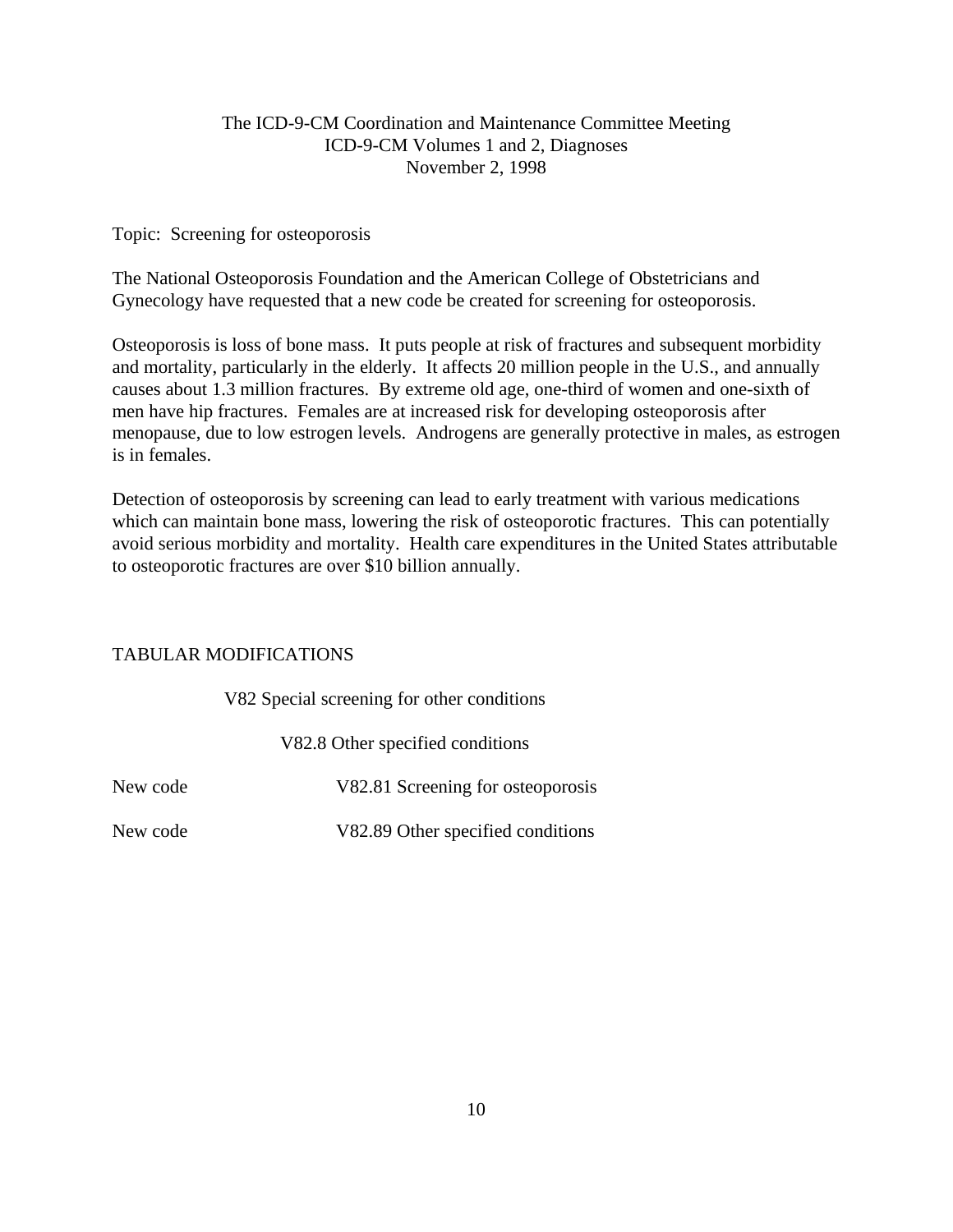#### Topic: Screening for lipoid disorders

The American College of Obstetricians and Gynecologists (ACOG) has requested that a new code be created for screening for lipoid disorders, particularly for screening cholesterol levels.

Lipoid disorders include abnormal levels of various fatty substances. Hyperlipidemia refers to elevated levels of fatty substances in the bloodstream. Specific types include high cholesterol levels (hypercholesterolemia), and high triglyceride levels (hypertriglyceridemia). There are various inherited tendencies to have different types of hyperlipidemia. Hyperlipidemia and particularly hypercholesterolemia are risk factors for developing atherosclerosis and subsequent coronary heart disease, stroke, and peripheral vascular disease. Screening for high blood cholesterol is recommended by the U.S. Preventive Services Task Force in the Guide to Clinical Preventive Services, because hypercholesterolemia is one of the major modifiable risk factors for coronary heart disease.

Other types of lipoid disorders can involve related substances. When fatty molecules are transported through the bloodstream, they are bound to special types of proteins called lipoproteins. Low density lipoprotein (LDL), also called beta lipoprotein, can at high levels lead to atherosclerosis, with cholesterol deposits on arterial walls. High density lipoprotein (HDL), also called alpha lipoprotein, at high levels is protective against atherosclerosis. Low levels of HDL put people at risk of atherosclerosis and coronary artery disease. Many lipoid disorders are inherited.

#### TABULAR MODIFICATIONS

V77 Special screening for endocrine, nutritional, metabolic, and immunity disorders

|          | V77.9 Other and unspecified endocrine, nutritional, metabolic, and<br>immunity disorders                                                   |
|----------|--------------------------------------------------------------------------------------------------------------------------------------------|
| New code | V77.91 Screening for lipoid disorders<br>Screening cholesterol level<br>Screening for hypercholesterolemia<br>Screening for hyperlipidemia |
|          |                                                                                                                                            |

New code V77.99 Other and unspecified endocrine, nutritional, metabolic, and immunity disorders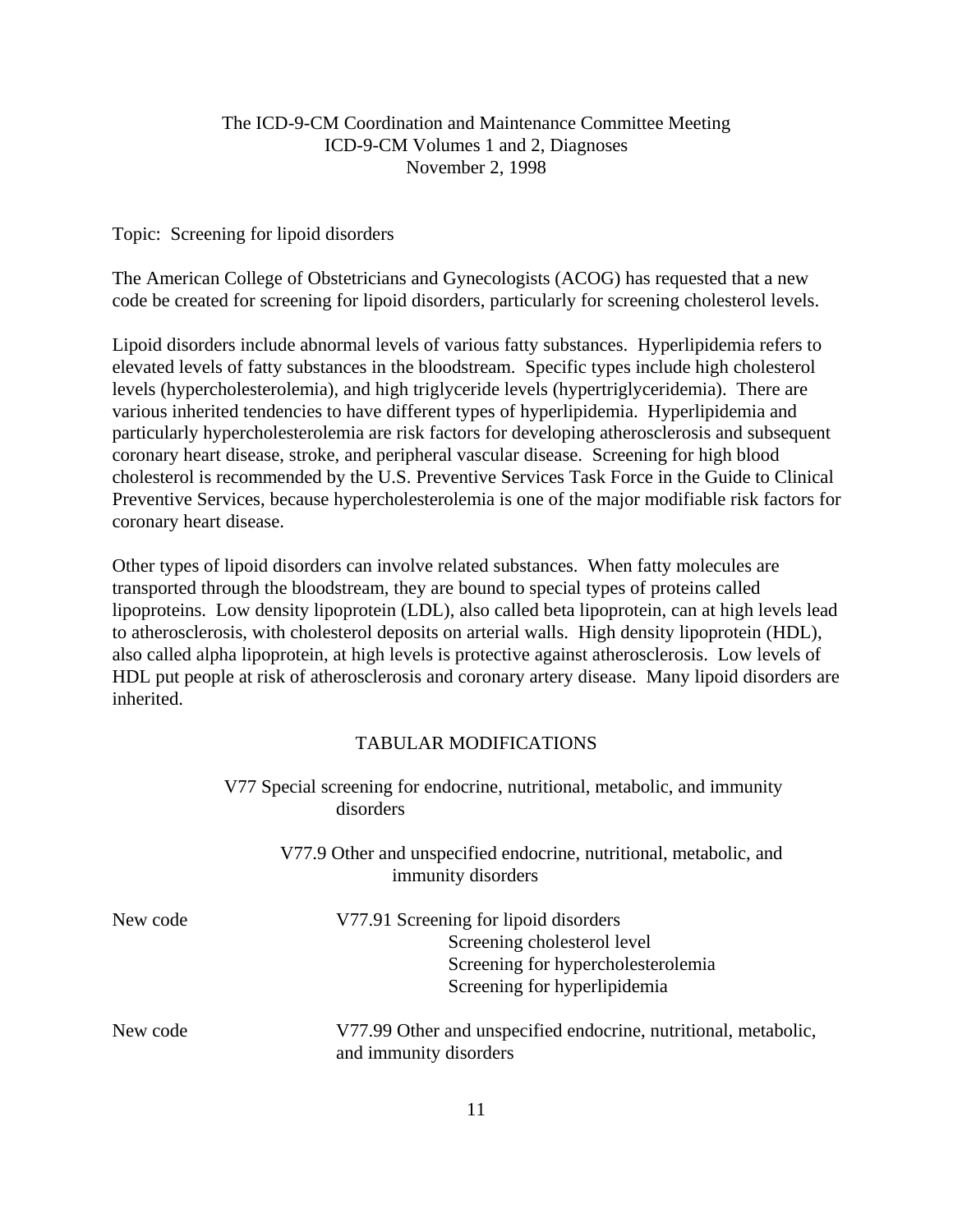Topic: Human bite as an external cause of injury

Human bites are relatively common. These have a very high potential for infection (worse than any animal bite), so must be treated with antibiotics, and must generally be left open rather than closing (with sutures).

Human bite as an external cause of injury is now coded to E968.8, Other specified means [of assault]. Other external causes coded here include intentional or homicidal electric shock, criminal abortion with injury to a child, and crash of an aircraft stated as homicidal. It has been reported that human bite is by far the most common diagnosis coded to E968.8.

Having a specific code will allow tracking of injuries which are due to human bites.

### TABULAR MODIFICATIONS

- E928 Other and unspecified environmental and accidental causes
- New code E928.3 Human bite

E968 Assault by other and unspecified means

New code E968.7 Human bite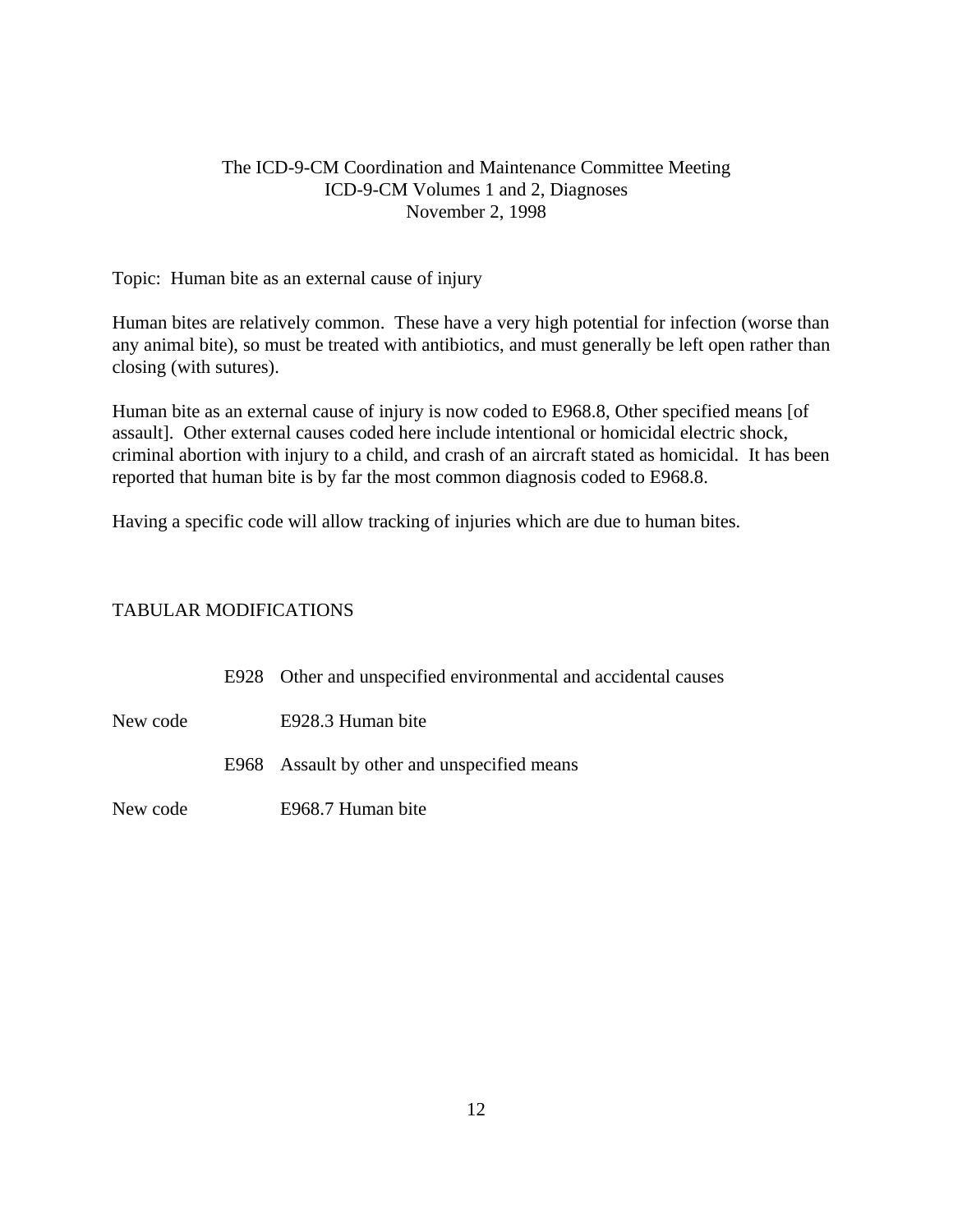# Addenda

# TABULAR

|     | 840 | Sprains and strains of shoulder and upper arm |                                                         |  |
|-----|-----|-----------------------------------------------|---------------------------------------------------------|--|
|     |     |                                               | 840.4 Rotator cuff (capsule)                            |  |
| Add |     | Excludes:                                     | complete rupture of rotator cuff, nontraumatic (727.61) |  |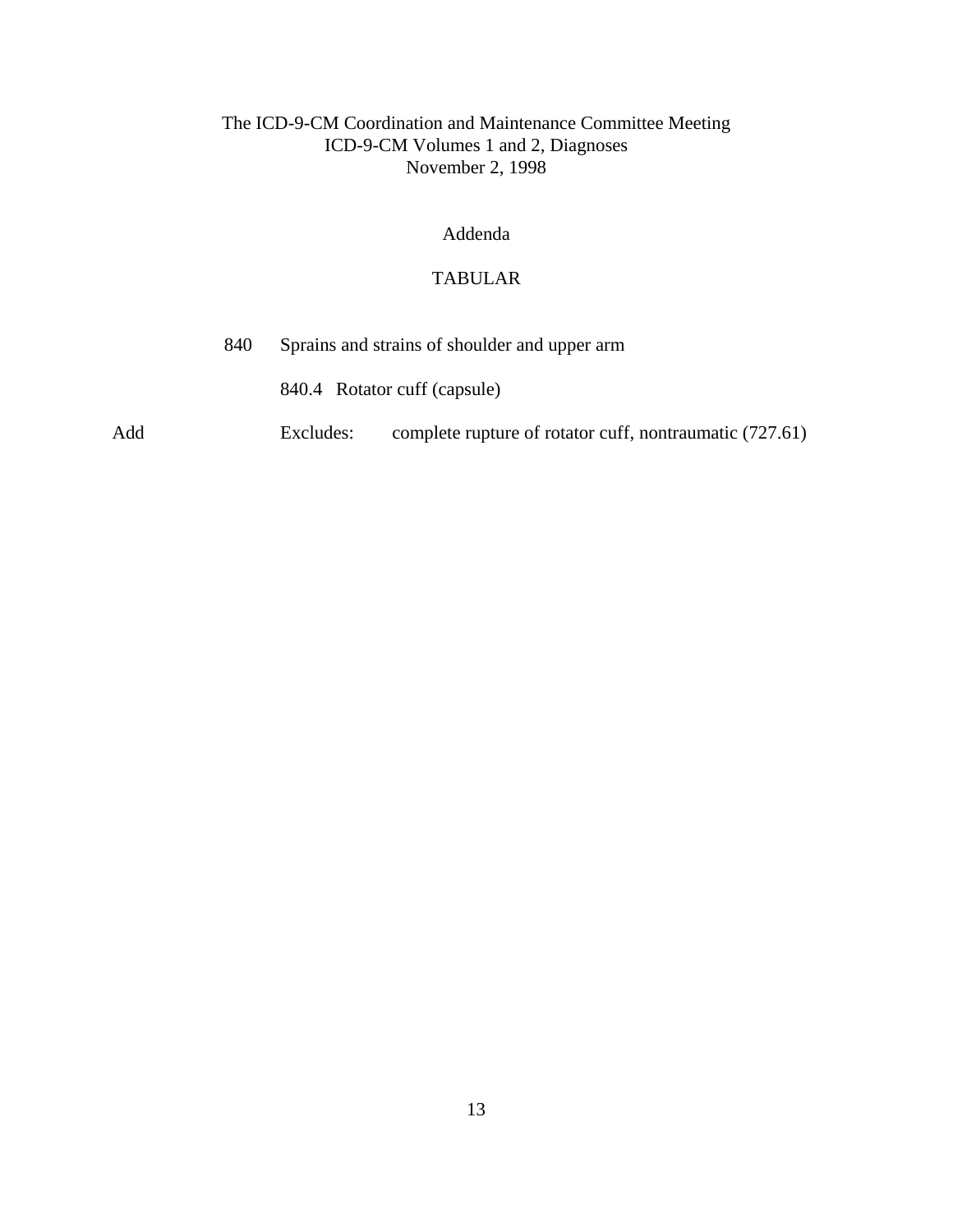## INDEX

|        | Brow presentation complicating delivery                   |
|--------|-----------------------------------------------------------|
| Delete | causing obstructed labor $660.0$                          |
| Revise | Deformity 738.10 738.9                                    |
|        | Delivery                                                  |
|        | complicated (by) NEC 669.9                                |
|        | brow presentation 652.4                                   |
| Delete | causing obstructed labor $660.0$                          |
|        | mal lie 652.9                                             |
| Delete | causing obstructed labor 660.0                            |
|        | Dysplasia                                                 |
|        | vulva 624.8                                               |
| Add    | vulvar intraepithelial neoplasia I [VIN I] 624.8          |
| Add    | vulvar intraepithelial neoplasia II [VIN II] 624.8        |
| Add    | <b>VIN I 624.8</b>                                        |
| Add    | <b>VIN II 624.8</b>                                       |
| Add    | <b>VIN III 233.3</b>                                      |
| Add    | Erythropenia 285.9                                        |
| Add    | Erythrocytopenia 285.9                                    |
|        | High                                                      |
|        | head at term 652.5                                        |
| Delete | causing obstructed labor 660.0                            |
|        | Lipomatosis (dolorosa) 272.8                              |
| Add    | epidural 214.8                                            |
|        | Syndrome - see also Disease                               |
|        | compartment(al) (anterior)(deep)(posterior)(tibial) 958.8 |
| Add    | nontraumatic 729.9                                        |
| Add    | Tyrosinemia 270.2                                         |
| Add    | neonatal 775.8                                            |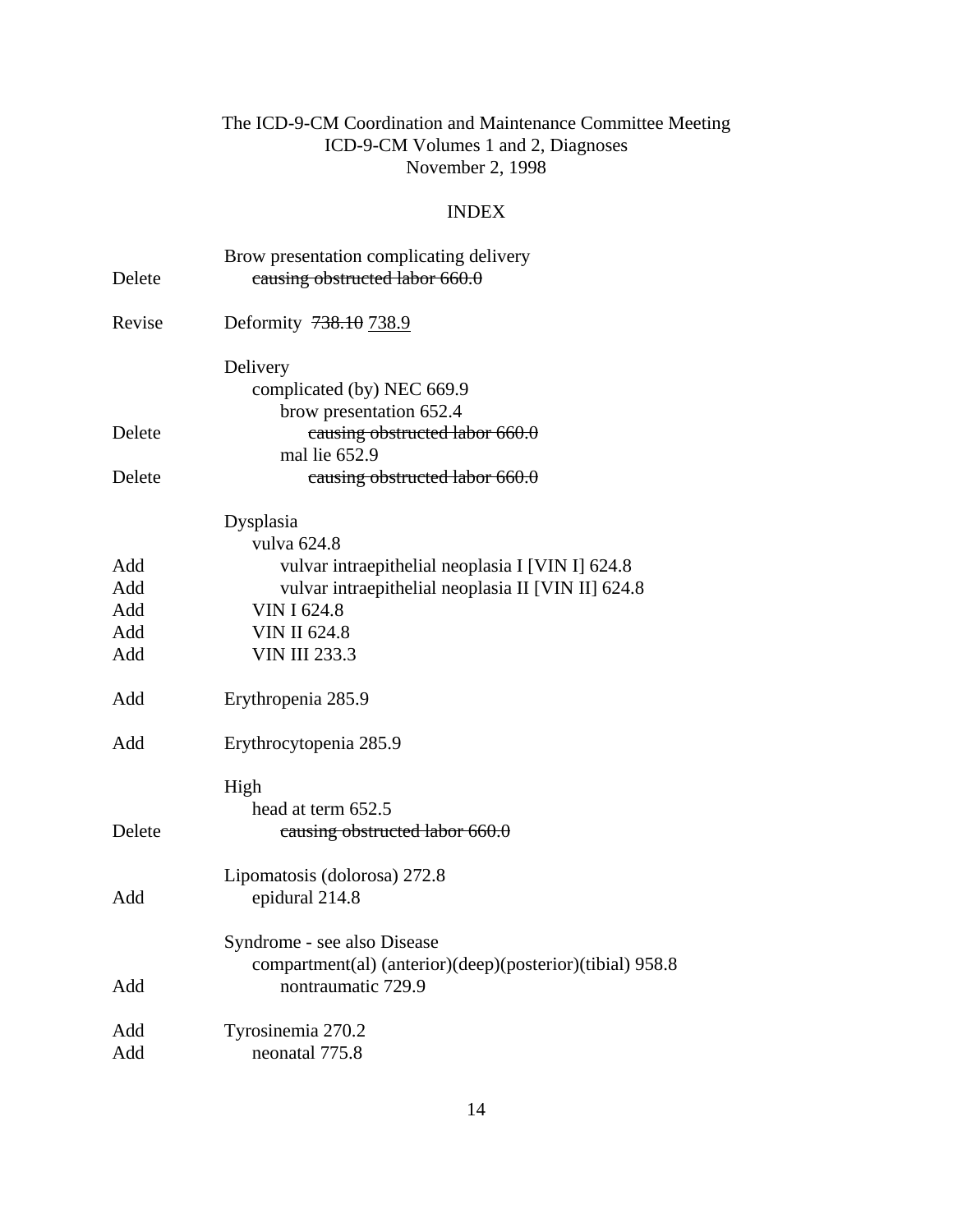| Add | VIN I (vulvar intraepithelial neoplasia I) 624.8   |
|-----|----------------------------------------------------|
| Add | VIN II (vulvar intraepithelial neoplasia II) 624.8 |
| Add | VINIII (vulvar intraepithelia neoplasia III) 233.3 |